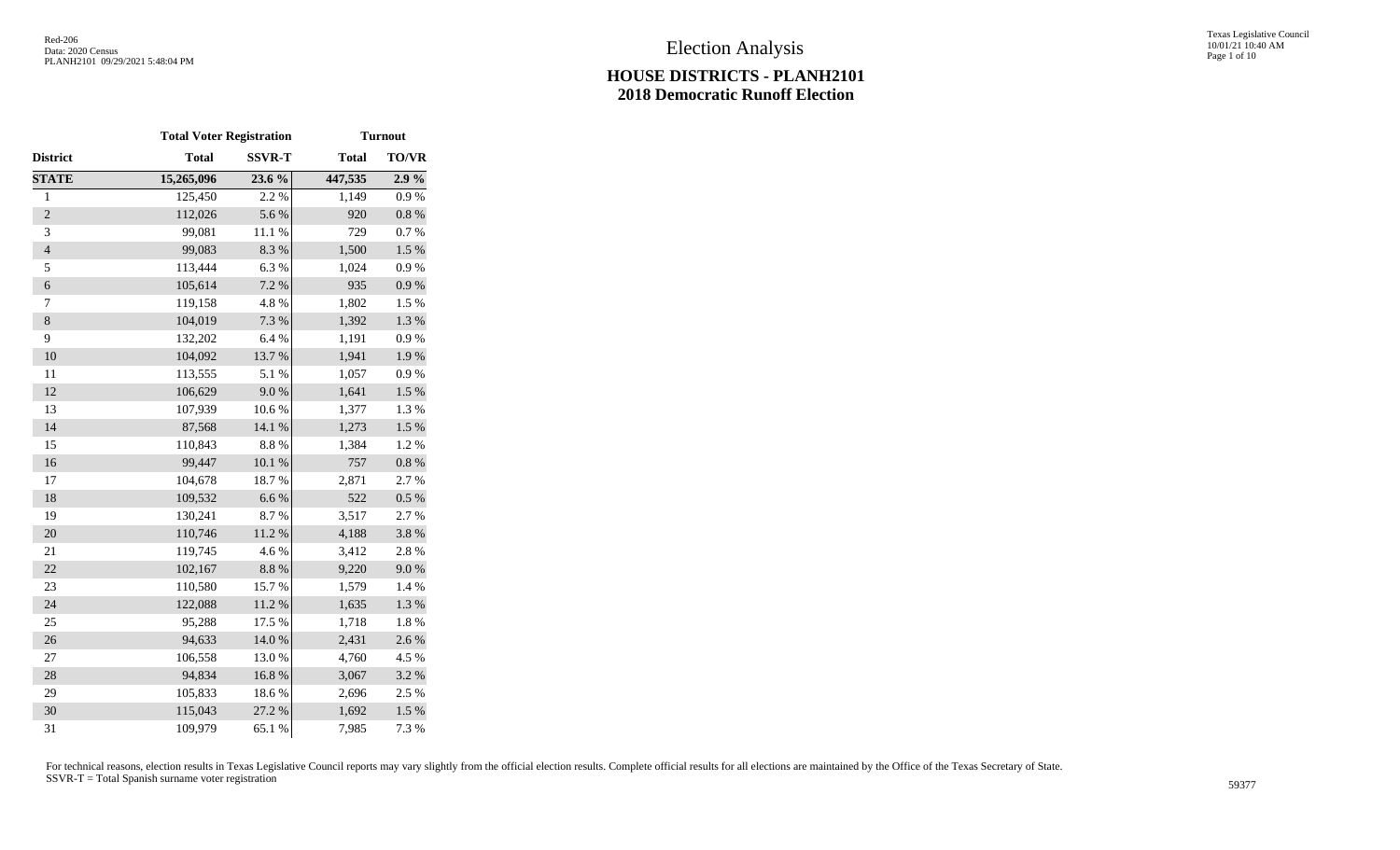|                 |              | <b>Total Voter Registration</b> |              |              |
|-----------------|--------------|---------------------------------|--------------|--------------|
| <b>District</b> | <b>Total</b> | <b>SSVR-T</b>                   | <b>Total</b> | <b>TO/VR</b> |
| 32              | 110,322      | 31.0%                           | 3,359        | 3.0%         |
| 33              | 105,577      | 8.5%                            | 1,882        | $1.8~\%$     |
| 34              | 106,028      | 64.6 %                          | 3,498        | 3.3 %        |
| 35              | 71,068       | 79.9%                           | 2,694        | 3.8%         |
| 36              | 80,889       | 84.2 %                          | 1,931        | 2.4 %        |
| 37              | 94,088       | 80.9%                           | 7,091        | 7.5 %        |
| 38              | 84,521       | 80.4 %                          | 5,689        | 6.7%         |
| 39              | 75,515       | 84.2%                           | 1,042        | 1.4 %        |
| 40              | 75,587       | 85.0%                           | 5,579        | 7.4 %        |
| 41              | 81,328       | 73.2 %                          | 2,146        | 2.6%         |
| 42              | 93,742       | 85.8%                           | 7,641        | 8.2 %        |
| 43              | 118,157      | 55.2 %                          | 5,308        | 4.5 %        |
| 44              | 109,698      | 25.0 %                          | 1,462        | $1.3~\%$     |
| 45              | 96,422       | 27.7 %                          | 3,940        | 4.1 %        |
| 46              | 100,535      | 18.2 %                          | 8,151        | $8.1~\%$     |
| 47              | 133,729      | 14.4 %                          | 11,744       | 8.8%         |
| 48              | 127,796      | 8.2 %                           | 7,776        | 6.1%         |
| 49              | 141,582      | 11.8 %                          | 12,570       | 8.9%         |
| 50              | 90,646       | 19.9%                           | 5,389        | 5.9%         |
| 51              | 97,676       | 35.4 %                          | 5,126        | 5.2 %        |
| 52              | 99,734       | 13.9%                           | 3,189        | 3.2 %        |
| 53              | 131,720      | 24.3 %                          | 2,648        | 2.0%         |
| 54              | 94,440       | 13.2 %                          | 1,642        | 1.7%         |
| 55              | 91,953       | 12.5 %                          | 1,652        | $1.8\ \%$    |
| 56              | 106,780      | $11.8\ \%$                      | 1,205        | $1.1~\%$     |
| 57              | 101,107      | 9.4%                            | 1,375        | 1.4 %        |
| 58              | 99,714       | $10.1~\%$                       | 1,021        | $1.0\ \%$    |
| 59              | 103,165      | 7.7 %                           | 1,218        | 1.2%         |
| 60              | 90,201       | 9.3%                            | 1,595        | $1.8~\%$     |
| 61              | 110,615      | 6.4%                            | 1,091        | $1.0\ \%$    |
| 62              | 109,027      | 4.5 %                           | 1,030        | 0.9 %        |
| 63              | 112,922      | 9.2%                            | 1,384        | 1.2%         |
| 64              | 108,543      | 9.9%                            | 2,341        | 2.2 %        |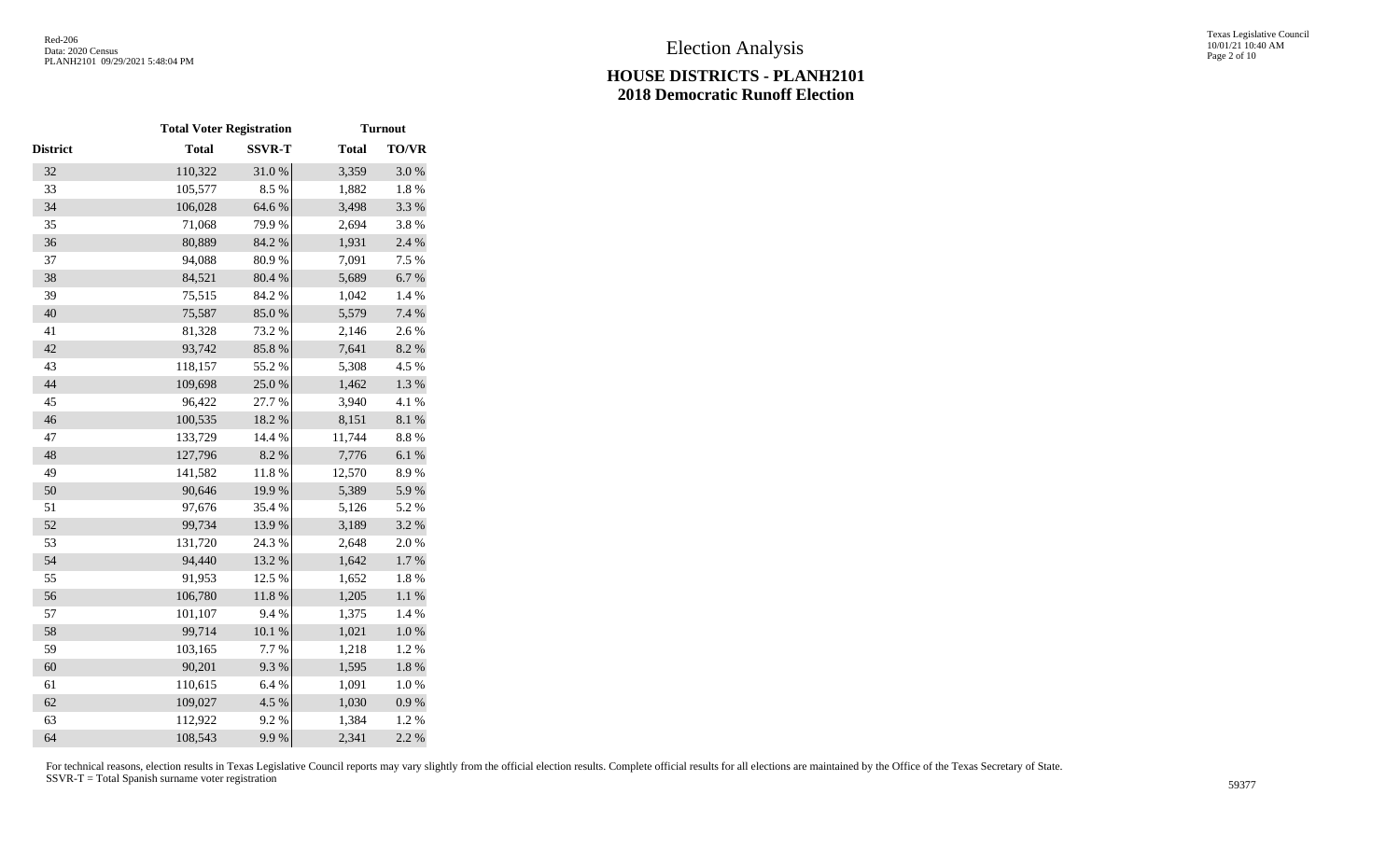|          |              | <b>Total Voter Registration</b> |              | <b>Turnout</b> |  |
|----------|--------------|---------------------------------|--------------|----------------|--|
| District | <b>Total</b> | <b>SSVR-T</b>                   | <b>Total</b> | TO/VR          |  |
| 65       | 111,727      | 8.4 %                           | 1,308        | 1.2%           |  |
| 66       | 104,735      | 5.8 %                           | 2,416        | 2.3 %          |  |
| 67       | 120,391      | 6.1%                            | 4,009        | 3.3%           |  |
| 68       | 122,596      | 8.7%                            | 866          | $0.7~\%$       |  |
| 69       | 118,867      | 10.4 %                          | 752          | 0.6 %          |  |
| 70       | 95,802       | 6.7%                            | 1,879        | 2.0%           |  |
| $71\,$   | 105,188      | 14.8 %                          | 745          | 0.7 %          |  |
| 72       | 102,362      | 24.6 %                          | 1,137        | $1.1~\%$       |  |
| 73       | 120,861      | 13.5 %                          | 3,596        | 3.0%           |  |
| 74       | 104,315      | 66.5%                           | 12,771       | 12.2 %         |  |
| 75       | 76,743       | 79.6%                           | 2,546        | 3.3%           |  |
| 76       | 99,278       | 15.4 %                          | 2,903        | 2.9%           |  |
| 77       | 114,362      | 78.4%                           | 7,123        | 6.2%           |  |
| 78       | 114,434      | 54.2 %                          | 5,643        | 4.9%           |  |
| 79       | 114,816      | 71.3%                           | 6,811        | 5.9%           |  |
| 80       | 101,547      | 73.4 %                          | 9,538        | 9.4%           |  |
| 81       | 84,798       | 42.1 %                          | 578          | 0.7 %          |  |
| 82       | 91,764       | 27.9%                           | 540          | $0.6\ \%$      |  |
| 83       | 106,693      | 23.6%                           | 815          | $0.8~\%$       |  |
| 84       | 99,897       | 29.0%                           | 1,378        | $1.4~\%$       |  |
| 85       | 124,414      | 14.6 %                          | 2,376        | 1.9%           |  |
| 86       | 106,905      | 16.8%                           | 518          | 0.5 %          |  |
| 87       | 93,255       | 22.0%                           | 611          | 0.7%           |  |
| 88       | 105,081      | 32.2 %                          | 408          | $0.4~\%$       |  |
| 89       | 104,480      | 8.7%                            | 2,353        | 2.3 %          |  |
| 90       | 80,157       | 39.7%                           | 2,194        | 2.7%           |  |
| 91       | 102,375      | 13.0%                           | 1,400        | 1.4 %          |  |
| 92       | 76,678       | 16.4%                           | 1,431        | 1.9%           |  |
| 93       | 90,405       | 13.6%                           | 986          | 1.1 %          |  |
| 94       | 115,460      | 8.5%                            | 3,217        | 2.8%           |  |
| 95       | 93,772       | 13.1 %                          | 3,246        | 3.5%           |  |
| 96       | 112,294      | 9.6%                            | 2,747        | 2.4 %          |  |
| 97       | 106,259      | 10.2%                           | 2,827        | 2.7%           |  |
|          |              |                                 |              |                |  |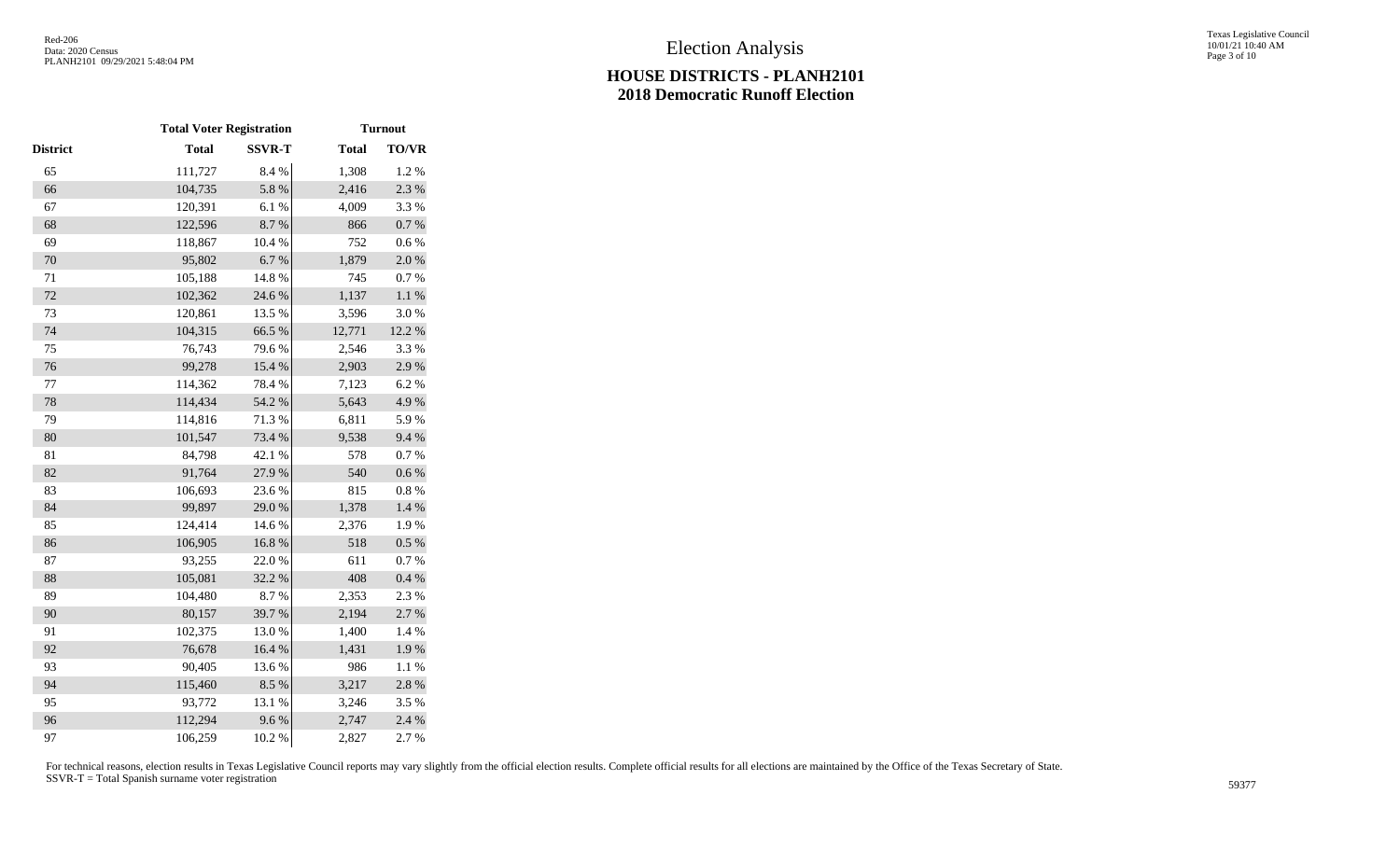|          | <b>Total Voter Registration</b> |               | <b>Turnout</b> |              |  |
|----------|---------------------------------|---------------|----------------|--------------|--|
| District | <b>Total</b>                    | <b>SSVR-T</b> | <b>Total</b>   | <b>TO/VR</b> |  |
| 98       | 121,487                         | 5.8 %         | 1,571          | 1.3 %        |  |
| 99       | 102,973                         | 15.4 %        | 1,776          | $1.7~\%$     |  |
| 100      | 101,707                         | 14.2 %        | 5,850          | 5.8 %        |  |
| 101      | 93,451                          | 16.0%         | 2,484          | 2.7 %        |  |
| 102      | 85,115                          | 12.0%         | 4,233          | 5.0%         |  |
| 103      | 78,610                          | 33.9%         | 4,381          | 5.6%         |  |
| 104      | 78,904                          | 43.4 %        | 3,343          | 4.2 %        |  |
| 105      | 70,226                          | 23.6%         | 1,468          | 2.1 %        |  |
| 106      | 89,338                          | $8.0\ \%$     | 942            | $1.1~\%$     |  |
| 107      | 83,914                          | 18.2%         | 3,681          | 4.4 %        |  |
| 108      | 127,306                         | 4.6%          | 8,026          | 6.3%         |  |
| 109      | 102,210                         | 9.3%          | 5,381          | 5.3 %        |  |
| 110      | 68,504                          | 30.1 %        | 1,722          | 2.5 %        |  |
| 111      | 109,524                         | 12.7 %        | 6,127          | 5.6%         |  |
| 112      | 111,547                         | $8.4~\%$      | 5,476          | 4.9%         |  |
| 113      | 92,061                          | 19.6%         | 2,796          | 3.0%         |  |
| 114      | 80,216                          | 31.6%         | 2,034          | 2.5 %        |  |
| 115      | 94,509                          | $10.1~\%$     | 2,383          | 2.5 %        |  |
| 116      | 106,826                         | 48.2%         | 4,607          | 4.3 %        |  |
| 117      | 85,055                          | 56.3%         | 1,771          | 2.1 %        |  |
| 118      | 104,214                         | 54.5 %        | 2,361          | 2.3 %        |  |
| 119      | 101,474                         | 50.9%         | 2,337          | 2.3 %        |  |
| 120      | 100,464                         | 32.8%         | 2,689          | 2.7%         |  |
| 121      | 126,052                         | $21.2\ \%$    | 4,698          | 3.7%         |  |
| 122      | 113,175                         | 22.9%         | 3,019          | 2.7 %        |  |
| 123      | 114,820                         | 48.6%         | 6,065          | 5.3 %        |  |
| 124      | 92,247                          | $60.8~\%$     | 2,479          | 2.7 %        |  |
| 125      | 117,160                         | 53.7%         | 4,188          | 3.6%         |  |
| 126      | 114,069                         | 12.5 %        | 1,495          | 1.3 %        |  |
| 127      | 114,936                         | 14.2 %        | 1,545          | 1.3 %        |  |
| 128      | 99,661                          | 20.6%         | 1,013          | $1.0\ \%$    |  |
| 129      | 114,524                         | 14.7%         | 2,684          | 2.3 %        |  |
| 130      | 106,137                         | 12.1 %        | 1,097          | $1.0\ \%$    |  |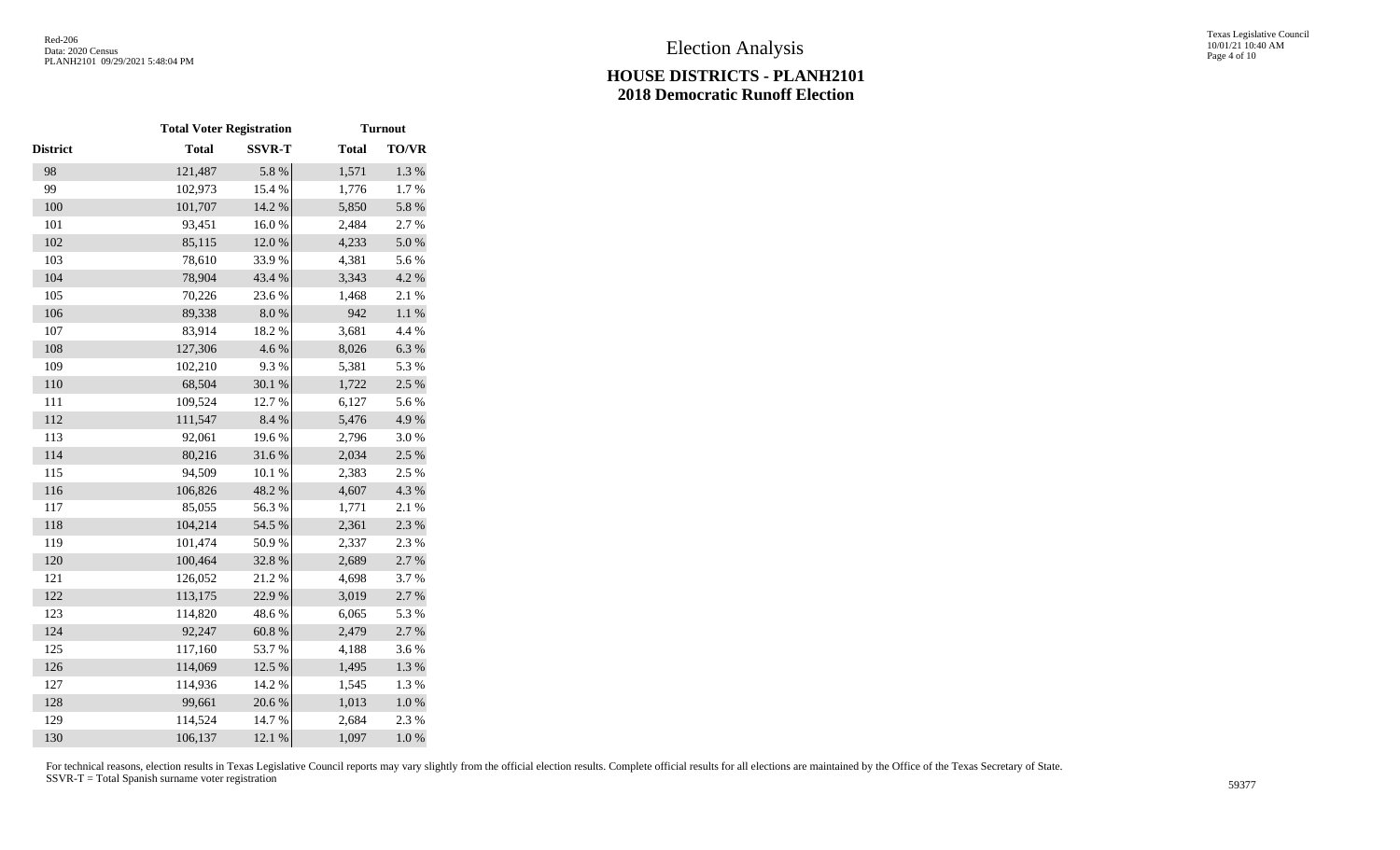|          | <b>Total Voter Registration</b> |               | <b>Turnout</b> |          |
|----------|---------------------------------|---------------|----------------|----------|
| District | <b>Total</b>                    | <b>SSVR-T</b> | <b>Total</b>   | TO/VR    |
| 131      | 78,965                          | 26.4 %        | 2,049          | 2.6 %    |
| 132      | 88,887                          | 15.5 %        | 1,503          | $1.7~\%$ |
| 133      | 106,508                         | 8.3%          | 4,170          | 3.9%     |
| 134      | 127,746                         | 8.0%          | 9,115          | 7.1 %    |
| 135      | 87,815                          | 25.5 %        | 1,629          | 1.9%     |
| 136      | 105,673                         | 14.3 %        | 4,040          | 3.8%     |
| 137      | 56,885                          | 21.6%         | 1,597          | 2.8%     |
| 138      | 103,770                         | 19.4 %        | 2,510          | 2.4 %    |
| 139      | 96,066                          | 19.7%         | 2,378          | 2.5 %    |
| 140      | 67,319                          | 60.4 %        | 986            | 1.5 %    |
| 141      | 83,242                          | 18.8%         | 1,899          | 2.3 %    |
| 142      | 80,849                          | 22.9%         | 1,894          | 2.3 %    |
| 143      | 78,325                          | 55.5 %        | 1,459          | 1.9%     |
| 144      | 78,717                          | 55.6%         | 1,094          | 1.4 %    |
| 145      | 94,677                          | 46.9%         | 3,480          | 3.7%     |
| 146      | 104,648                         | 11.3 %        | 5,546          | 5.3 %    |
| 147      | 106,700                         | 18.5 %        | 4,480          | 4.2 %    |
| 148      | 83,422                          | 30.6 %        | 1,424          | 1.7%     |
| 149      | 84,985                          | 21.0%         | 1,183          | 1.4 %    |
| 150      | 97,848                          | 14.9%         | 935            | 1.0%     |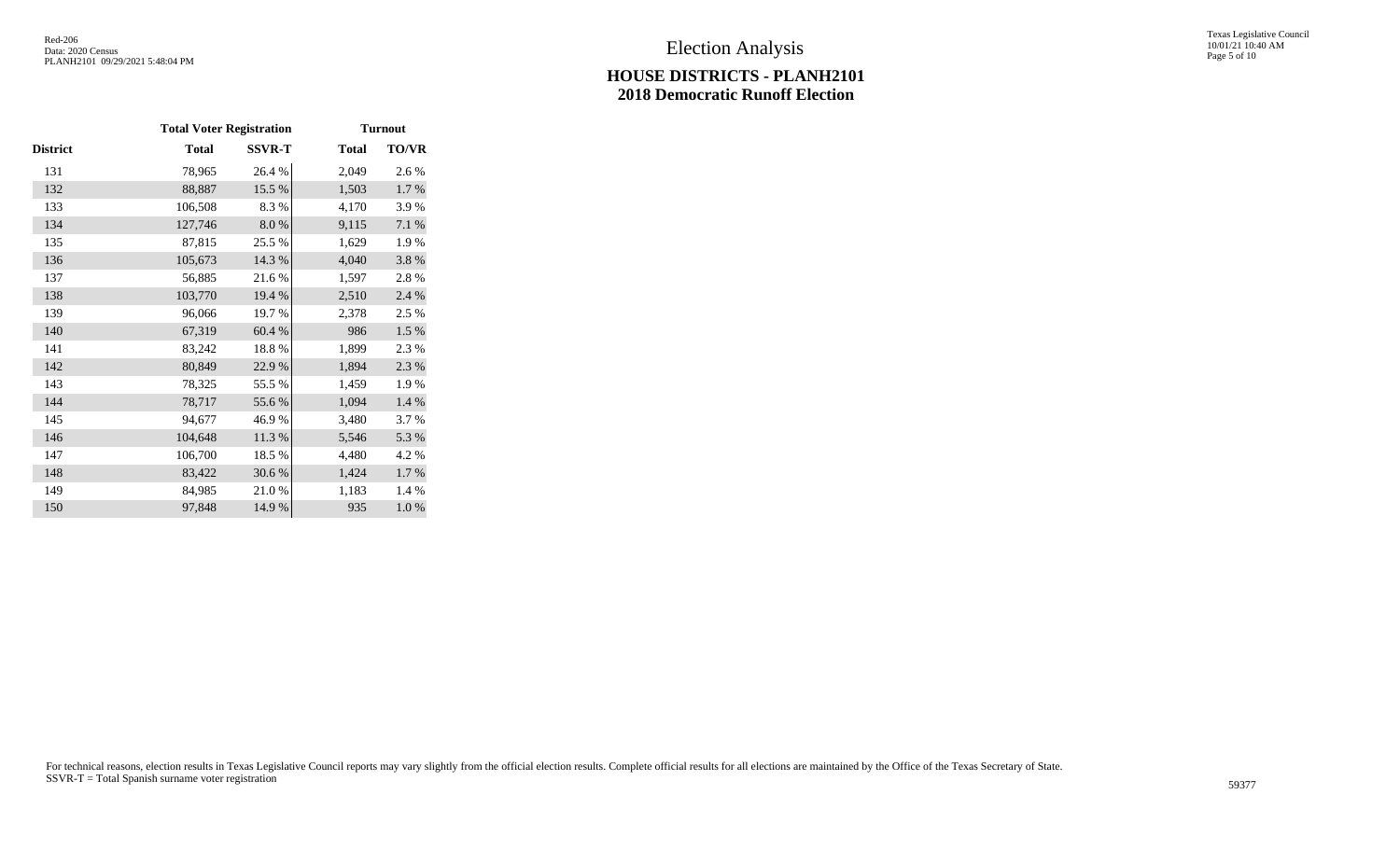Texas Legislative Council 10/01/21 10:40 AM Page 6 of 10

|                 | <b>GOVERNOR</b> |        |                |          |
|-----------------|-----------------|--------|----------------|----------|
| <b>District</b> | <b>Valdez-D</b> |        | <b>White-D</b> |          |
| <b>STATE</b>    | 232,002         | 53.3 % | 202,980        | $46.7\%$ |
| $\overline{1}$  | 472             | 41.1%  | 677            | 58.9%    |
| $\overline{c}$  | 526             | 57.2 % | 394            | 42.8%    |
| 3               | 226             | 31.4%  | 493            | 68.6%    |
| $\overline{4}$  | 959             | 64.0%  | 539            | 36.0%    |
| 5               | 449             | 44.8%  | 553            | 55.2%    |
| 6               | 448             | 47.9%  | 487            | 52.1 %   |
| 7               | 729             | 40.6%  | 1,068          | 59.4 %   |
| 8               | 768             | 55.5 % | 616            | 44.5 %   |
| 9               | 430             | 36.3%  | 756            | 63.7%    |
| 10              | 1,269           | 65.8%  | 659            | 34.2 %   |
| 11              | 426             | 40.3%  | 630            | 59.7%    |
| 12              | 524             | 33.4 % | 1,046          | 66.6%    |
| 13              | 617             | 45.3%  | 744            | 54.7%    |
| 14              | 657             | 53.4 % | 573            | 46.6%    |
| 15              | 494             | 35.9%  | 883            | 64.1 %   |
| 16              | 209             | 27.8 % | 542            | 72.2 %   |
| 17              | 1,271           | 44.3 % | 1,595          | 55.7%    |
| 18              | 136             | 26.1 % | 386            | 73.9%    |
| 19              | 1,302           | 37.2 % | 2,199          | 62.8%    |
| 20              | 1,865           | 44.6 % | 2,313          | 55.4 %   |
| 21              | 976             | 36.5 % | 1,699          | 63.5 %   |
| 22              | 3,136           | 43.2 % | 4,131          | 56.8%    |
| 23              | 532             | 33.8%  | 1,043          | 66.2%    |
| 24              | 494             | 30.3%  | 1,134          | 69.7%    |
| 25              | 572             | 33.7%  | 1,126          | 66.3%    |
| 26              | 900             | 37.6%  | 1,495          | 62.4 %   |
| 27              | 1,242           | 26.4 % | 3,458          | 73.6%    |
| 28              | 992             | 33.6%  | 1,956          | 66.4 %   |
| 29              | 905             | 34.2 % | 1,740          | 65.8 %   |
| 30              | 770             | 45.8%  | 913            | 54.2 %   |
| 31              | 6,127           | 80.3%  | 1,499          | 19.7%    |
| 32              | 1,888           | 57.1 % | 1,416          | 42.9%    |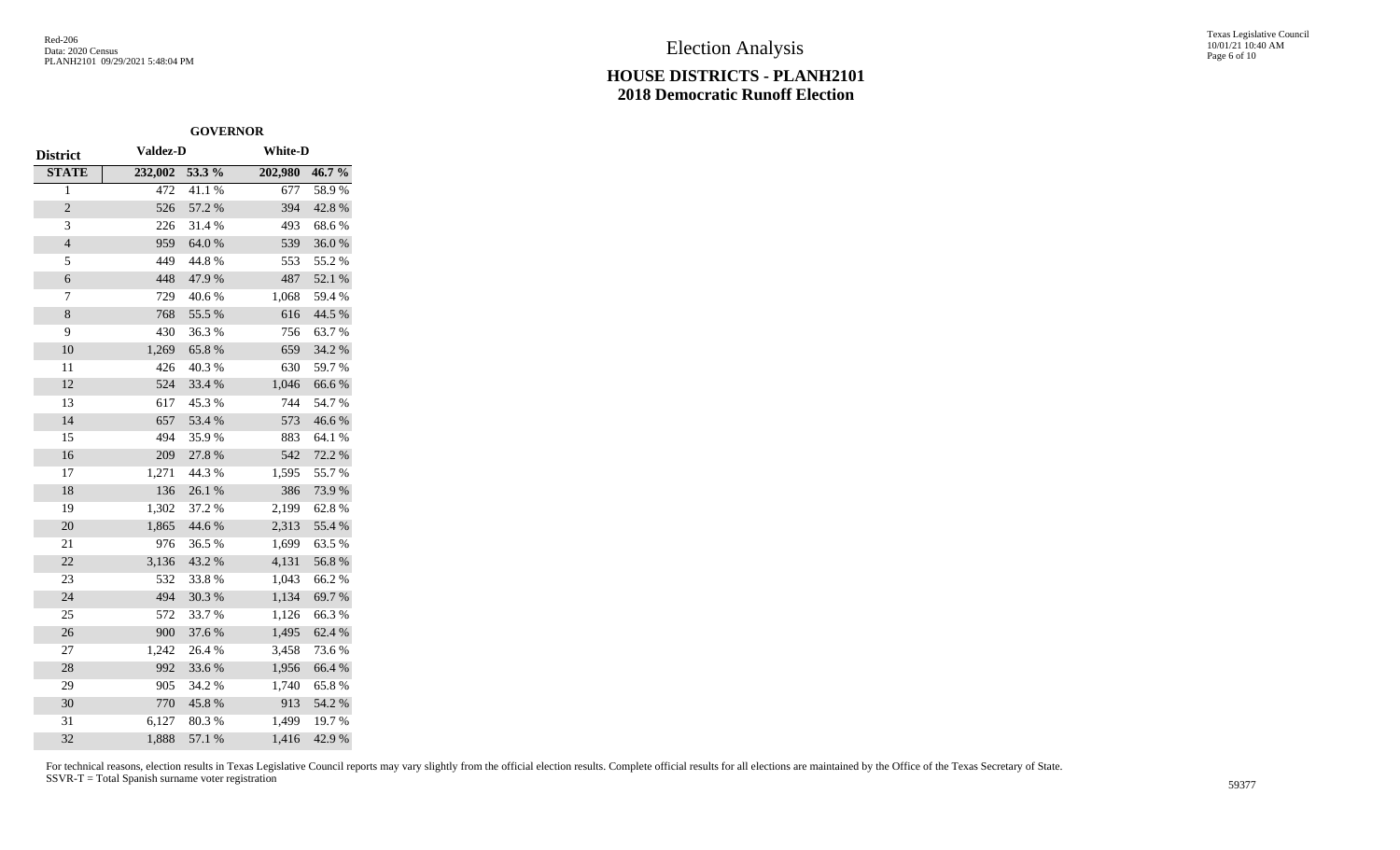### **HOUSE DISTRICTS - PLANH2101 2018 Democratic Runoff Election**

Texas Legislative Council 10/01/21 10:40 AM Page 7 of 10

|                 |                 | <b>GOVERNOR</b> |                |        |
|-----------------|-----------------|-----------------|----------------|--------|
| <b>District</b> | <b>Valdez-D</b> |                 | <b>White-D</b> |        |
| 33              | 1,058           | 56.3%           | 821            | 43.7%  |
| 34              | 2,375           | 69.5 %          | 1,043          | 30.5 % |
| 35              | 1,870           | 77.0 %          | 557            | 23.0%  |
| 36              | 1,175           | 65.2%           | 626            | 34.8%  |
| 37              | 4,724           | 71.6%           | 1,877          | 28.4%  |
| 38              | 3,865           | 73.6 %          | 1,387          | 26.4 % |
| 39              | 644             | 64.3%           | 358            | 35.7%  |
| 40              | 3,669           | 77.6%           | 1,060          | 22.4 % |
| 41              | 1,287           | 64.0%           | 723            | 36.0%  |
| 42              | 5,726           | 80.3%           | 1,405          | 19.7 % |
| 43              | 3,729           | 76.1 %          | 1,171          | 23.9%  |
| 44              | 765             | 52.3 %          | 697            | 47.7%  |
| 45              | 1,823           | 46.7%           | 2,084          | 53.3 % |
| 46              | 4,547           | 57.4 %          | 3,371          | 42.6 % |
| 47              | 5,222           | 44.5 %          | 6,502          | 55.5 % |
| 48              | 3,434           | 44.3 %          | 4,323          | 55.7%  |
| 49              | 6,705           | 53.6%           | 5,805          | 46.4 % |
| 50              | 2,927           | 54.9%           | 2,405          | 45.1 % |
| 51              | 3,198           | 62.5 %          | 1,916          | 37.5 % |
| 52              | 1,487           | 46.8%           | 1,689          | 53.2 % |
| 53              | 1,274           | 48.4%           | 1,358          | 51.6%  |
| 54              | 833             | 51.3%           | 792            | 48.7%  |
| 55              | 819             | 50.0%           | 820            | 50.0%  |
| 56              | 482             | 40.7%           | 702            | 59.3%  |
| 57              | 759             | 55.4 %          | 612            | 44.6 % |
| 58              | 549             | 54.0%           | 468            | 46.0%  |
| 59              | 607             | 50.1 %          | 604            | 49.9%  |
| 60              | 928             | 58.7%           | 653            | 41.3%  |
| 61              | 620             | 57.1 %          | 466            | 42.9%  |
| 62              | 539             | 52.6%           | 486            | 47.4 % |
| 63              | 757             | 54.7%           | 627            | 45.3%  |
| 64              | 1,400           | 60.4 %          | 919            | 39.6%  |
| 65              | 704             | 53.9%           | 603            | 46.1%  |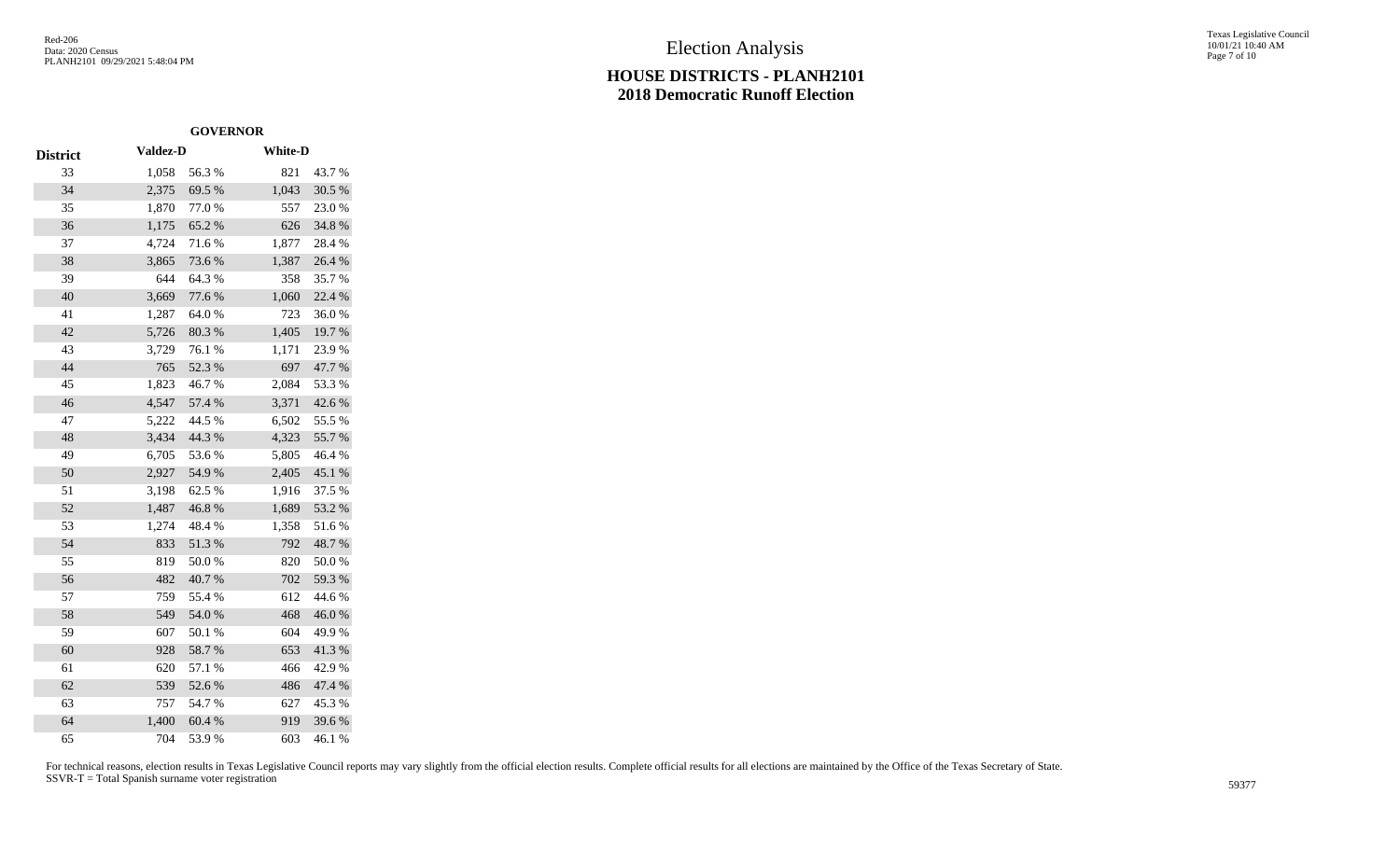### **HOUSE DISTRICTS - PLANH2101 2018 Democratic Runoff Election**

Texas Legislative Council 10/01/21 10:40 AM Page 8 of 10

|                 |                 | <b>GOVERNOR</b> |                |        |
|-----------------|-----------------|-----------------|----------------|--------|
| <b>District</b> | <b>Valdez-D</b> |                 | <b>White-D</b> |        |
| 66              | 1,249           | 52.1 %          | 1,150          | 47.9%  |
| 67              | 2,105           | 53.0%           | 1,866          | 47.0%  |
| 68              | 393             | 45.5 %          | 471            | 54.5 % |
| 69              | 316             | 42.4 %          | 429            | 57.6%  |
| 70              | 1,066           | 57.1 %          | 802            | 42.9%  |
| 71              | 312             | 42.2 %          | 427            | 57.8%  |
| 72              | 604             | 53.1 %          | 533            | 46.9%  |
| 73              | 1,554           | 43.6%           | 2,014          | 56.4 % |
| 74              | 8,739           | 72.1 %          | 3,382          | 27.9%  |
| 75              | 1,653           | 71.7%           | 653            | 28.3%  |
| 76              | 898             | 32.0%           | 1,909          | 68.0%  |
| 77              | 4,444           | 65.9%           | 2,302          | 34.1 % |
| 78              | 2,809           | 53.1 %          | 2,485          | 46.9%  |
| 79              | 3,955           | 61.3%           | 2,495          | 38.7%  |
| 80              | 6,597           | 78.5 %          | 1,809          | 21.5 % |
| 81              | 342             | 60.0%           | 228            | 40.0%  |
| 82              | 343             | 63.8%           | 195            | 36.2%  |
| 83              | 407             | 50.1 %          | 406            | 49.9%  |
| 84              | 796             | 57.8%           | 582            | 42.2 % |
| 85              | 759             | 33.0%           | 1,542          | 67.0%  |
| 86              | 239             | 46.3%           | 277            | 53.7%  |
| 87              | 324             | 53.5 %          | 282            | 46.5 % |
| 88              | 202             | 49.6%           | 205            | 50.4%  |
| 89              | 1,429           | 61.0%           | 912            | 39.0%  |
| 90              | 1,507           | 68.7%           | 687            | 31.3%  |
| 91              | 851             | 60.8%           | 549            | 39.2%  |
| 92              | 885             | 62.0%           | 542            | 38.0%  |
| 93              | 611             | 62.0%           | 375            | 38.0%  |
| 94              | 1,789           | 55.7%           | 1,424          | 44.3 % |
| 95              | 2,086           | 64.3 %          | 1,157          | 35.7%  |
| 96              | 1,581           | 57.8 %          | 1,152          | 42.2 % |
| 97              | 1,578           | 55.8%           | 1,249          | 44.2 % |
| 98              | 884             | 56.3%           | 687            | 43.7%  |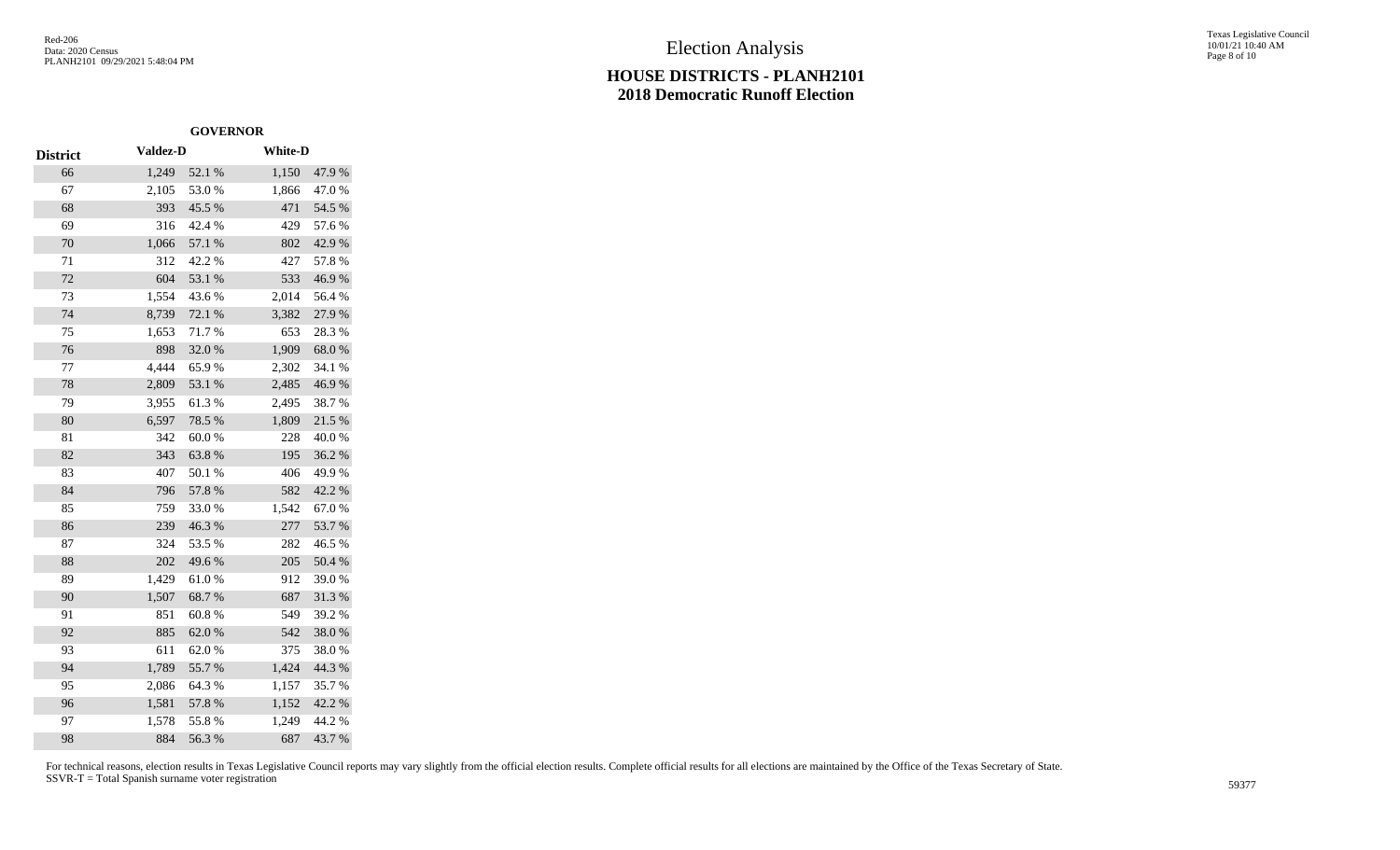### **HOUSE DISTRICTS - PLANH2101 2018 Democratic Runoff Election**

Texas Legislative Council 10/01/21 10:40 AM Page 9 of 10

|                 | <b>GOVERNOR</b> |        |                |        |
|-----------------|-----------------|--------|----------------|--------|
| <b>District</b> | <b>Valdez-D</b> |        | <b>White-D</b> |        |
| 99              | 1,085           | 61.1%  | 691            | 38.9%  |
| 100             | 3,809           | 65.9%  | 1,967          | 34.1 % |
| 101             | 1,655           | 67.0%  | 815            | 33.0%  |
| 102             | 2,643           | 63.2%  | 1,538          | 36.8%  |
| 103             | 3,171           | 73.0%  | 1,173          | 27.0%  |
| 104             | 2,562           | 77.4 % | 750            | 22.6 % |
| 105             | 945             | 65.4%  | 500            | 34.6%  |
| 106             | 535             | 57.0 % | 404            | 43.0%  |
| 107             | 2,244           | 61.5%  | 1,403          | 38.5 % |
| 108             | 3,774           | 47.9%  | 4,106          | 52.1 % |
| 109             | 3,978           | 75.4 % | 1,301          | 24.6 % |
| 110             | 1,293           | 75.7%  | 414            | 24.3 % |
| 111             | 4,472           | 73.6 % | 1,604          | 26.4 % |
| 112             | 3,120           | 57.5 % | 2,302          | 42.5 % |
| 113             | 1,922           | 69.4%  | 847            | 30.6%  |
| 114             | 1,394           | 69.1 % | 624            | 30.9%  |
| 115             | 1,425           | 60.3%  | 939            | 39.7%  |
| 116             | 2,638           | 58.3%  | 1,885          | 41.7%  |
| 117             | 1,082           | 61.6%  | 674            | 38.4%  |
| 118             | 1,467           | 62.6%  | 875            | 37.4 % |
| 119             | 1,401           | 60.6%  | 909            | 39.4 % |
| 120             | 1,395           | 52.3 % | 1,272          | 47.7 % |
| 121             | 1,902           | 40.9%  | 2,750          | 59.1 % |
| 122             | 1,385           | 46.4 % | 1,599          | 53.6%  |
| 123             | 3,200           | 53.6%  | 2,767          | 46.4%  |
| 124             | 1,652           | 67.8%  | 785            | 32.2 % |
| 125             | 2,520           | 61.3%  | 1,589          | 38.7%  |
| 126             | 443             | 29.7 % | 1,050          | 70.3 % |
| 127             | 494             | 32.1 % | 1,045          | 67.9%  |
| 128             | 299             | 29.6%  | 712            | 70.4 % |
| 129             | 669             | 25.0%  | 2,004          | 75.0%  |
| 130             | 308             | 28.2 % | 785            | 71.8%  |
| 131             | 491             | 24.2 % | 1,536          | 75.8%  |